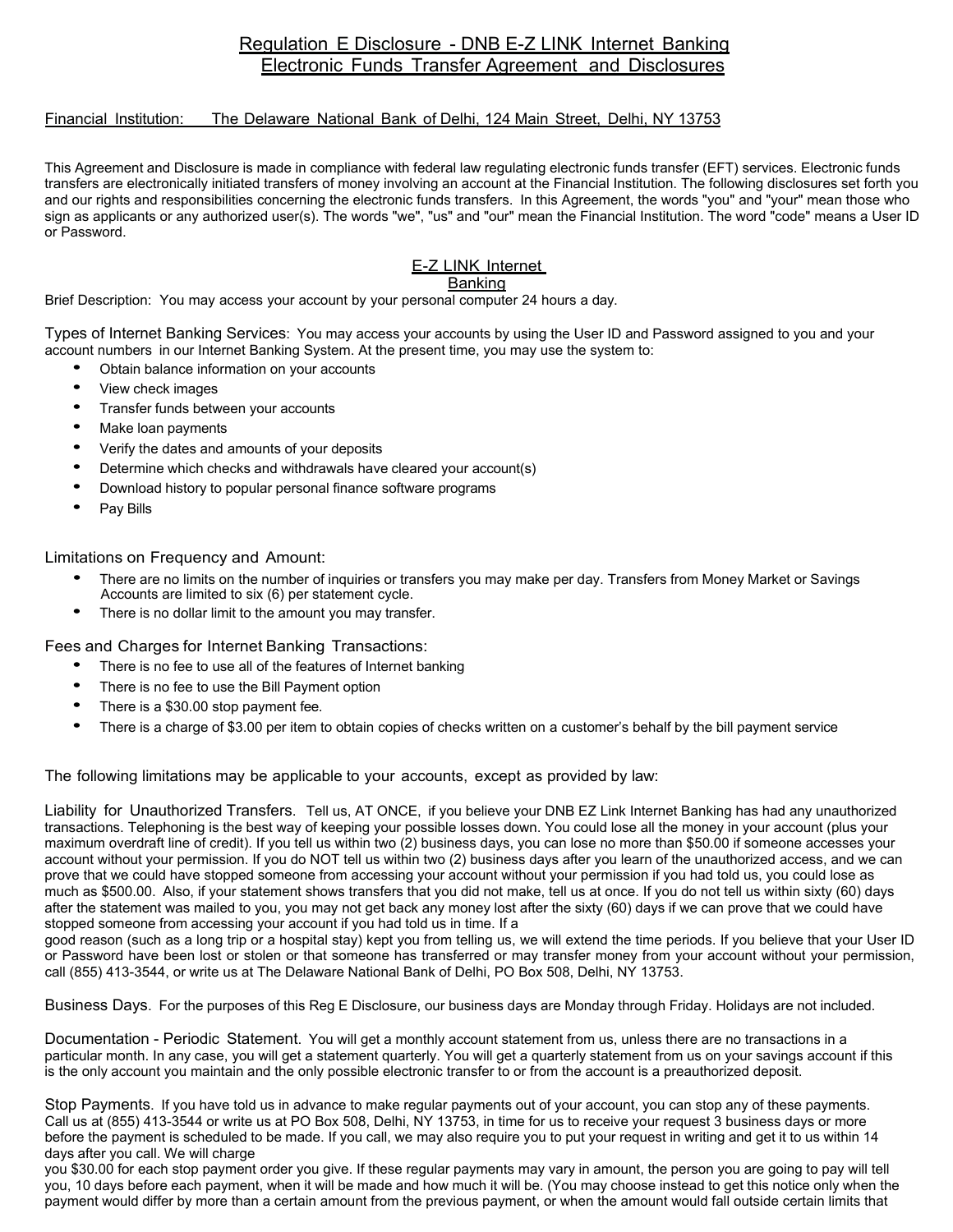you set. If you order us to stop one of these payments 3 business days or more before the transfer is scheduled, and we do not do so, we will be liable for your losses or damages. Our bill payment feature allows you to cancel preauthorized bill payments until 3:00 p.m. on the day that you have scheduled the payment to be made.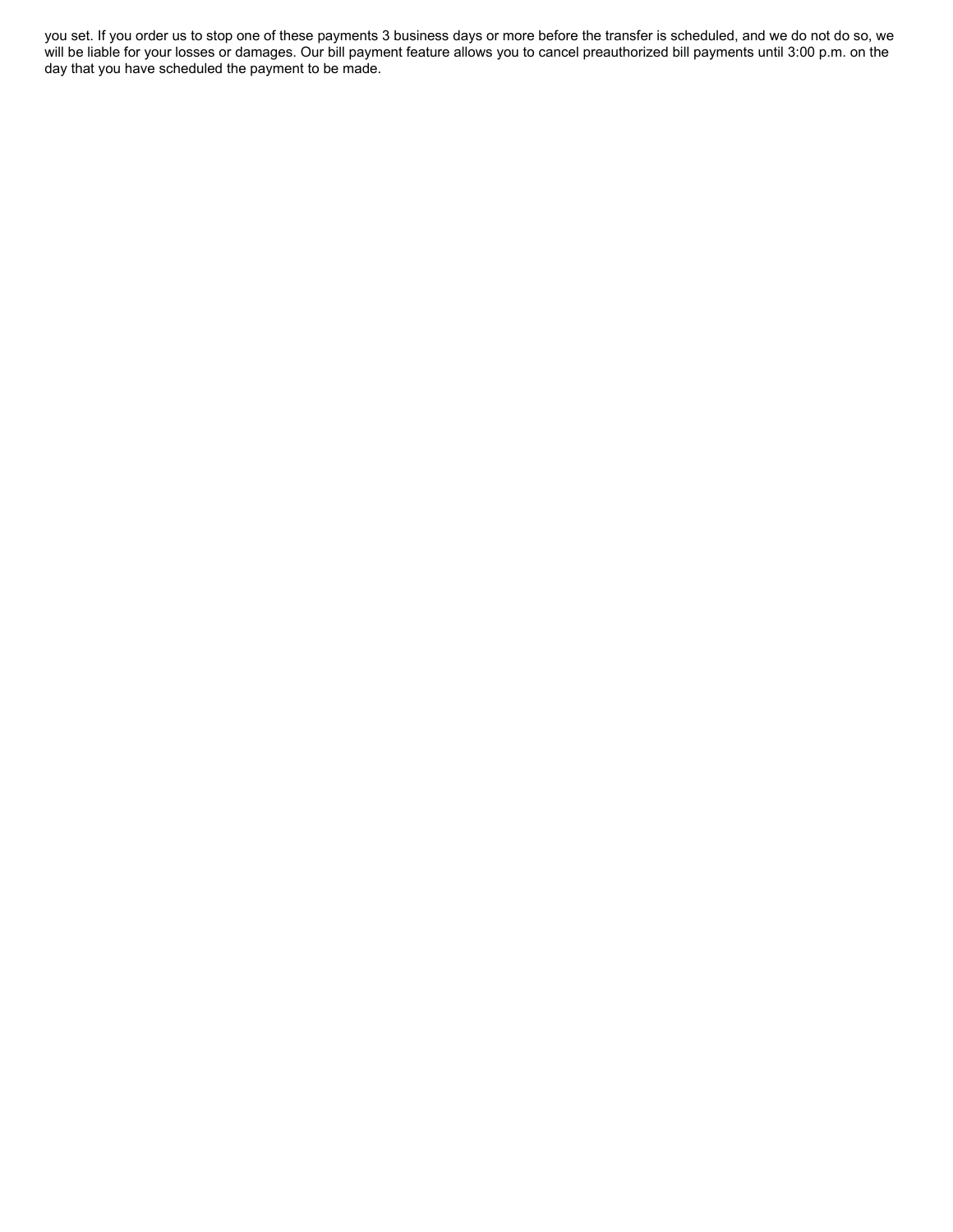Our Liability for Failure to Make Transfers. If we do not complete a transfer to or from your account on time or in the correct amount according to our agreement with you, we will be liable for your losses or damages. However, there are some exceptions. We will NOT be liable for instance:

- If, through no fault of ours, you do not have enough money in your account to make the transfer.
- If the money in your account is subject to legal process or other claim restricting such transfer.
- If the transfer would go over the credit limit on your overdraft line.
- If circumstances beyond our control (such as fire or flood) prevent the transaction, despite reasonable precautions that we have taken.
- There may be other exceptions stated in our agreement with you.

In Case of Errors or Questions About Your Electronic Transfers. Telephone us at (**855**) **413**-**3544**, or write us at **PO Box 508**, Delhi,

NY 13753 as soon as you can, if you think your statement or receipt is wrong or if you need more information about a transfer listed on the statement or receipt. We must hear from you no later than sixty (60) days after we sent the FIRST statement on which the problem or error appeared.

- Tell us your name and account number (if any).
- Describe the error or the transfer you are unsure about, and explain as clearly as you can why you believe it is an error or why you need more information.
- Tell us the dollar amount of the suspected error.

If you tell us orally, we may require that you send us your complaint or question in writing within ten (10) business days.

We will determine whether an error occurred within ten (10) business days after we hear from you and will correct any error promptly. If we need more time, however, we may take up to forty-five (45) days to investigate your complaint or question. If we decide to do this, we will credit your account within ten (10) business days for the amount you think is in error, so that you will have the use of the money during the time it takes us to complete our investigation. If we ask you to put your complaint or question in writing and we do not receive it within ten (10) business days, we may not credit your account.

We will tell you the results within three (3) business days after completing our investigation. If we decide that there was no error, we will send you a written explanation. You may ask for copies of the documents that we used in our investigation. If a notice of error involves an electronic fund transfer that occurred within thirty (30) days after the first deposit to the account was made, the applicable time periods for the action shall be twenty (20) business days in place of ten (10) business days. If a notice of error involves an electronic fund transfer that was initiated in a foreign country, or occurred within thirty (30) days after the first deposit to the account was made, the applicable time period for action shall be ninety (90) calendar days in place of forty five (45) calendar days.

Confidentiality. We will disclose information to third parties about your account or the transfers you make:

- To complete transfers as necessary;
- To verify the existence and condition of your account upon the request of <sup>a</sup> third party, such as <sup>a</sup> credit bureau or merchant; or
- To comply with government agency or court orders; or
- If you give us your written permission.

Password & User ID. A Password and User ID are issued to you for your security purposes. These are confidential and should not be disclosed to third parties. You are responsible for safekeeping your Password and User ID. You agree not to disclose or otherwise make your Password or User ID available to anyone not authorized to sign on your accounts.

Notices: All notices from us will be effective when we have mailed them or delivered them to your last known address on our records. Notices from you will be effective when received by us at the telephone number or the address specified in this Agreement. We reserve the right to change the terms and conditions upon which this service is offered. We will mail to you at least twenty-one (21) days before the effective date of any change, as required by law. Use of this service is subject to existing regulations governing your account and any future changes to those regulations.

Enforcement. In the event either party brings a legal action to enforce this Agreement or collect amounts owing as a result of any Account transaction, the prevailing party shall be entitled to reasonable attorneys' fees and costs, including fees on any appeal, subject to any limits under applicable law.

Termination of DNB EZ LINK Internet Banking Services. You agree that we may terminate this Agreement and your use of Internet Banking services, if:

- You or any authorized user of your Password or User ID breach this or any other agreement with us;
- We have reason to believe that there has been unauthorized use of your Password or User ID;
- We notify you or any other party to your account that we have cancelled or will cancel this Agreement. You or any other party to your account can terminate this Agreement by notifying us in writing.

Termination of service will be effective the first business day following receipt of your written notice. Termination of this Agreement will not affect the rights and responsibilities of the parties under this Agreement for transactions initiated before termination.

Other Provisions. There may be a delay between the time a deposit is made and when it will be available for withdrawal. You should review our Funds Availability Policy to determine the availability of the funds deposited. We reserve the right to refuse any transaction